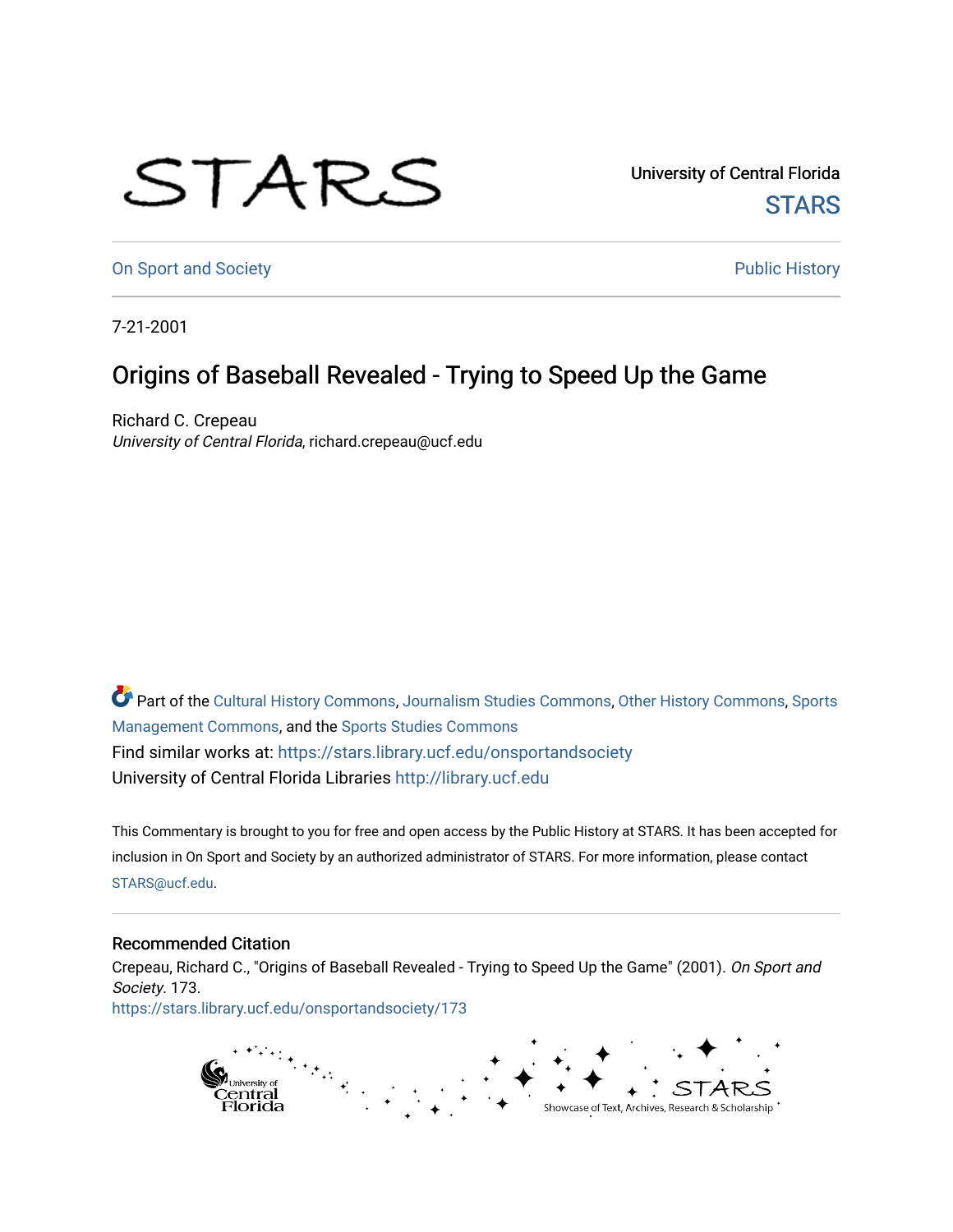## SPORT AND SOCIETY FOR H-ARETE JULY 21, 2001

The heat and humidity of late July is sending me slouching towards the Dog Days of August. The dread miasma is creeping in from the swamps and the vapors hang in the saturated night air. The tropics of Central Florida drain your energy and create hallucinatory conditions. Some days it's so bad that not a creature is stirring not even The Mouse.

Am I imagining things or have the last few weeks seen an extraordinary number of discoveries that could alter the History of Baseball?

Two weeks ago came the revelation that two newspaper references have been found that mention a game called "base ball" being played in Manhattan in April of 1823. This predates Alexander Cartwright's fete of writing down the rules of baseball in 1846. It also trumps the Abner Doubleday claims of Cooperstown invention.

This discovery was considered big news despite the fact that there are several references to "base ball" in writings from the 18th century. According to one account Washington's men played the game at Valley Forge. But then Columbus is credited with having "discovered" an America already populated by a substantial number of people he called "Indians."

This week brought more discovery news. The Wall Street Journal reported that two letters written by Abner Graves in 1905 have been found. Long assumed to have been lost, the letters were used by the notorious Mills Commission to support Albert Spalding's insistence that the Commission prove that baseball was invented in America.

I can now report that these letters are not actually from Abner Graves, but from Abner Alderson, who not only related in considerable detail the story of how Abner Doubleday went A.W.O.L. from West Point and was hiding out in Cooperstown, but that while in Cooperstown convinced James Fennimore Cooper to write down the rules of the game of baseball.

In an extended section of the second letter, Abner Alderson tells us of the concerns that Doubleday had about the pitch count in the new game of baseball. It appears that from the very beginning Doubleday realized that the length of the game might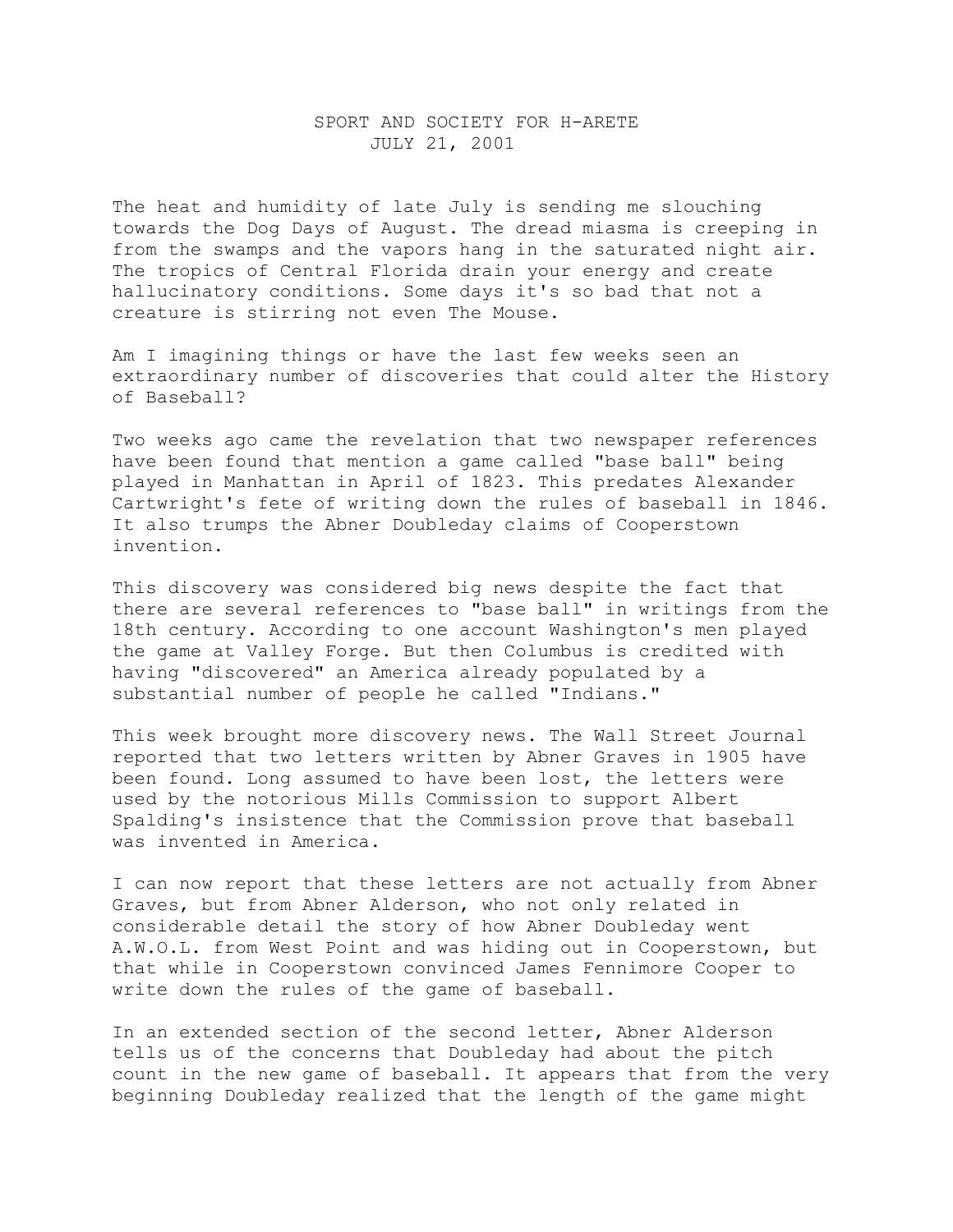become a problem if umpires did not call enough strikes. Doubleday recommended a close monitoring of the pitch count, and suggested that "strikes" as a coefficient of "pitches" be carefully accounted for in reference to "balls." This would then be "correlated with the mean of the length" of games involving the same plate umpire and then calculated for "X." None of this, noted Doubleday, would be done to "intimidate umpires" nor would any of the information derived from the study be used as "an evaluative tool" for umpires.

It would also appear that "The Three Abners" performed the National Anthem, before it was the national anthem, at a baseball game in Cooperstown on the Fourth of July in 1826, the same day that John Adams and Thomas Jefferson expired. Certainly this was a sign that God found special favor with both the new nation and the new game. The date of this game also trumps the claims of both Cartwright and Doubleday.

Is this discovery of these letters, coming in the same week as the Sandy Alderson Pitch Count Fiasco, simply a coincidence? Could this be the true explanation for the strange directive coming from the desk of the Director of Baseball Operations for major league baseball? Mr. Sandy Alderson could not be reached for comment on these possible connections and genetic influences, although Jon Entine will no doubt produce proof of the genetic links.

In an historical echo last week, Sandy Alderson, a descendant of Abner Alderson, issued a directive to major league umpires to reduce their pitch counts by calling more strikes. This seems to be part of the continuing quest by Bud's Brigade to reduce the length of games. Apparently there is believed to be some correlation between pitch count and game length, as well as number of strikes called and pitch count.

I know it's simplistic and unscientific, but let me suggest a few other alternatives to speed up the games. First, reduce the trips made by pitching coaches and managers to the mound, as well as catchers, infielders or outfielders. Recently Yankee broadcasters put the clock on pitching changes and found that they took an average of just over five minutes each. One game with ten changes saw an hour added to its length.

Second, cut back on the time between innings. Or, put another way, cut back on the amount of TV commercial time. A decrease of only one-minute would save upwards of twenty minutes per game.